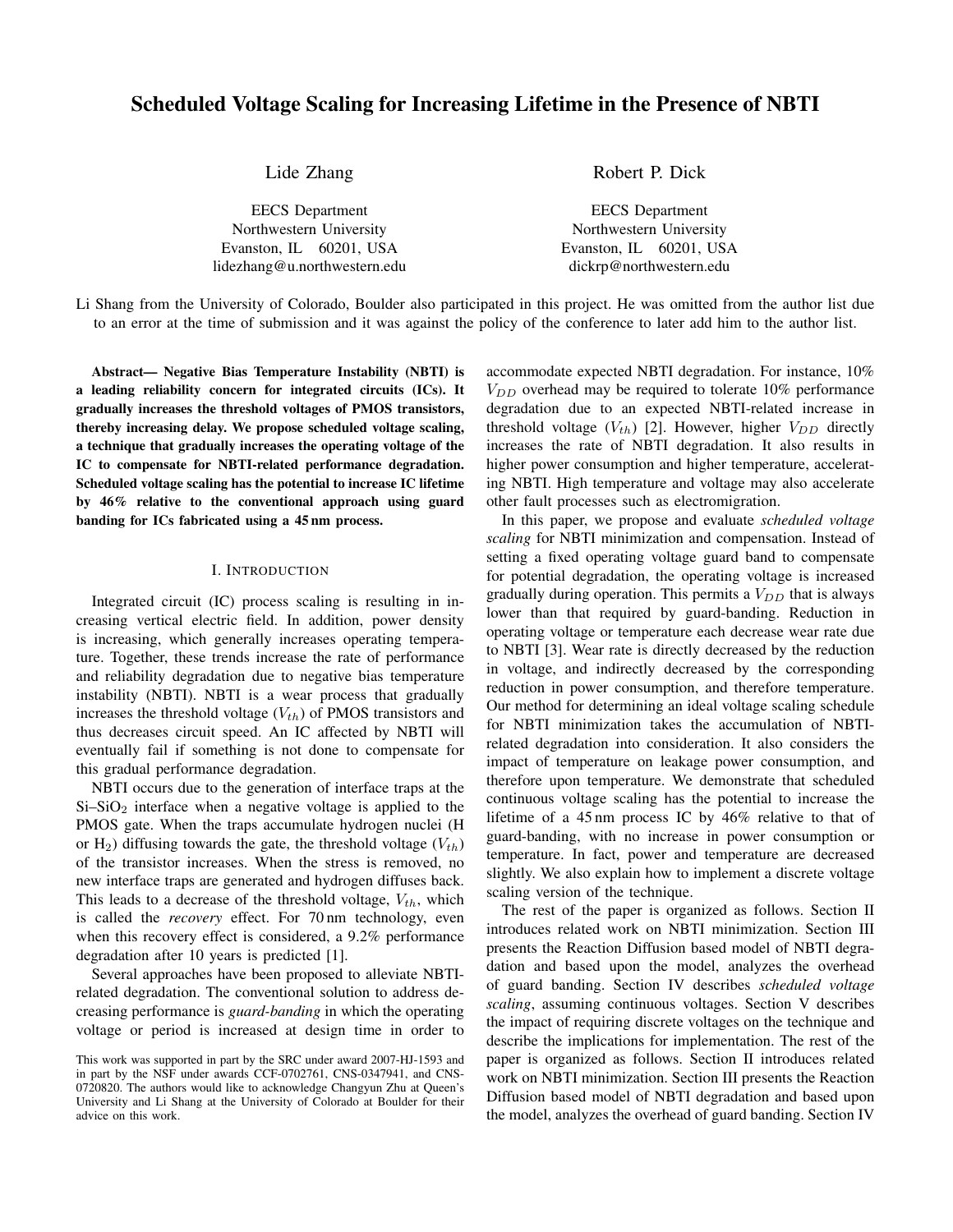describes *scheduled voltage scaling*, assuming continuous voltages. Section V describes the impact of requiring discrete voltages on the technique and describe the implications for implementation.

## II. RELATED WORK

People have proposed several techniques to tackle NBTIrelated degradation while trading off different design metrics. In recent work, Srinivasan et al. proposed techniques for adding architecture-level redundancy for lifetime reliability that can also be applied to the NBTI problem [4]. However, the resulting area overhead and design complexity are undesirable. Frequency guard-banding is also widely used to permit continued operation in the presence of NBTI-related performance degradation. This technique consists of decreasing operating frequency to compensate for the potential speed degradation. Guard bands corresponding to 10–20% of the clock period are generally believed to be necessary to permit a 10 year operating lifespan. This unnecessarily sacrifices performance. Vattikonda, Wang, and Cao explored several techniques to minimize NBTI including  $V_{DD}$  tuning,  $V_{th}$  tuning and gate sizing [3]. However, setting a higher  $V_{DD}$  yields more power and higher temperature, which may accelerate other fault processes, e.g., electromigration [4]. Likewise, decreasing  $V_{th}$ increases leakage power consumption and therefore increases temperature. Moreover, tuning  $V_{th}$  requires changes to oxide thickness or dopant density, complicating fabrication.

# III. PREDICTIVE MODEL OF NBTI AND GUARD-BANDING

In this section, we first review the predictive NBTI-related  $V_{th}$  degradation model based on the Reaction Diffusion mechanism [5]. The implications for lifetime, temperature, and power of guard-banding are then analyzed.

## A. Overview of NBTI Degradation Model

A large number of previous NBTI models are developed based on the Reaction Diffusion mechanism [5]. The mechanism explains NBTI as a result of interaction of inversion layer holes with hydrogen-passivated Si atoms. The Reaction Diffusion based predictive model of NBTI considers the dependence of NBTI on the oxide thickness and the diffusing species ( $H$  or  $H_2$ ). It also provides a closed-form expression for the threshold voltage change ( $\Delta V_{th}$ ). The static NBTI at time  $t$  can be expressed as

$$
\Delta V_{th}(t) = A[(1+\delta)t_{ox} + \sqrt{Ct}]^{2n}
$$
 (1)

where  $n = 1/6$  for a H<sub>2</sub> diffusion based model and  $n = 1/4$ for a H based model. In this work, the focus is  $H_2$  based diffusion.  $\delta$  is a curve fitting constant and can be ignored for long-term effects.  $A$  and  $C$  are two time-independent coefficients. A is linearly proportional to the hole density and has an exponential dependence on the electric field

 $(E_{ox} = (V_{GS} - V_{th}))$ . C is exponentially dependent on the temperature T.

$$
A = \left(\frac{qt_{ox}}{\epsilon}\right) \sqrt[3]{K^2 C_{ox}(V_{gs} - V_{th}) \left(e^{\frac{E_{ox}}{E_0}}\right)^2}
$$
 (2)

$$
C = T_0^{-1} \cdot \exp(-E_a/kT) \tag{3}
$$

q is the electron charge, k is Boltzmann's constant,  $C_{ox}$  is the oxide capacitance per unit area, and  $E_a \approx 0.49 \text{ eV}$  when the diffusing species is  $H_2$ . Equation 1 can be simplified by eliminating  $(1+\delta)t_{ox}$  because  $(1+\delta)t_{ox} \ll \sqrt{C(t-t_0)}$  for long-term effects. Thus  $\Delta V_{th}$  can be expressed as a function of t and A, i.e.,  $\Delta V_{th} = A(C \cdot t)^n$ . This yields [5]

$$
\Delta V_{th} = \left(\sqrt{K_v^2 \cdot T_{clk} \cdot \alpha / \left(1 - \beta_t^{1/2n}\right)}\right)^{2n} \tag{4}
$$

where

$$
\beta_t = 1 - \frac{2\xi_1 \cdot t_e + \sqrt{\xi_2 \cdot C \cdot (1 - \alpha) \cdot T_{clk}}}{2t_{ox} + \sqrt{C \cdot t}}
$$
(5)

 $\alpha$  is the signal's duty cycle;  $\xi_1$  and  $\xi_2$  are two constants. Note that the degradation rate is a weak function of duty cycle. Hence, although degradation depends on duty cycle, when considering various topologies of circuit, different PMOS transistors might be stressed with different duty cycles. Moreover, decreasing the stress time of one transistor may increase the stress time of following transistors and thus makes the whole circuit less sensitive to the duty cycle. Therefore, analysis based on worst-case stress will generally not result in a significant over-estimation of degradation.

# B. Guard-Banding

Guard-banding is a technique to tolerate the degradation by degrading circuit frequency, threshold voltage, gate sizes, and increasing operating voltage. Among them  $V_{DD}$  tuning is currently dominant [3].  $V_{DD}$  tuning fixes the operating voltage at a higher value than necessary to guarantee correct operation even after NBTI-related performance degradation. However, the timing slack preserved for compensation for lifetime NBTI degradation not only slows down the circuit performance in early life, but also consumes more energy and generates more heat during operation. Analysis based on the predictive NBTI model shows that a voltage overhead of approximately 14.5% is required to compensate for the degradation in 10 years. As a result, the average temperature is increased by 5.63% and the power consumption is increased by 30%. Both higher temperature and higher  $V_{DD}$  result in faster NBTI degradation.

Instead of using a higher static voltage, scheduled voltage scaling always uses the lowest voltage required to maintain adequate performance. The reduced power and temperature resulting from using a lower voltage has the added benefit of extending lifetime. One question remains: how should scheduled voltage scaling be modeled and analyzed in order to determine an optimal voltage change schedule?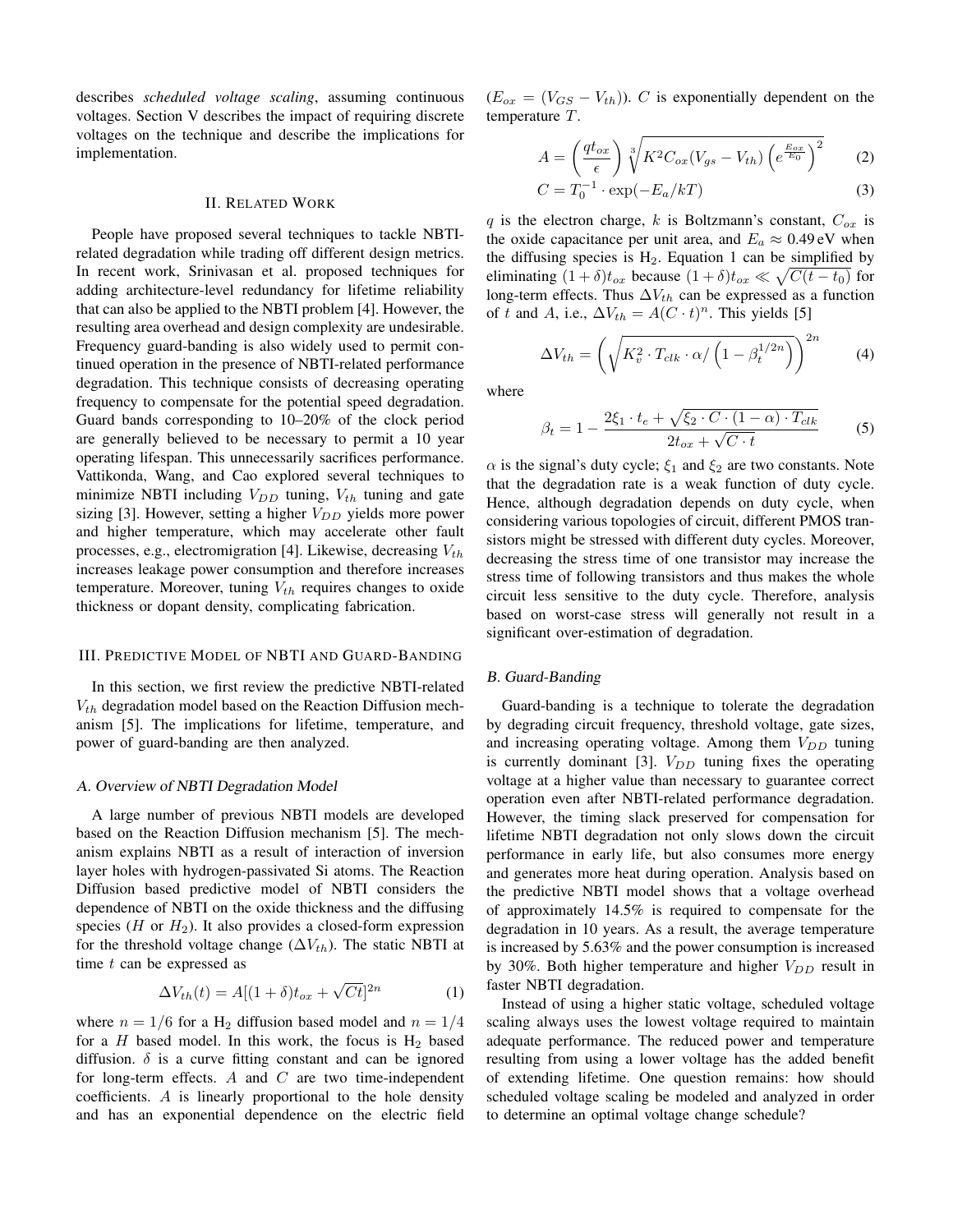

Fig. 1. Impact of changing voltages on NBTI.

## IV. SCHEDULED VOLTAGE SCALING

In this section, we describe modeling and analysis of scheduled voltage scaling, assuming the availability of continuous voltage levels. We will consider discrete voltage levels in the next section. In the latter part of this section, simulation results showing the impact of the proposed approach on lifetime and power consumption.

## A. Problem Definition and Analysis

To maintain the performance and therefore reliability of the circuit during its entire operating lifetime,  $V_{DD}$  must be gradually increased to compensate for NBTI-related degradation. Therefore, it is necessary to decide the optimal voltage in each time interval. Increasing  $V_{DD}$  increases temperature, which in turn increases degradation rate. It is also necessary to model NBTI degradation under changing  $V_{DD}$  and take temperature into consideration.

Increased  $V_{DD}$  increases NBTI degradation rate, as shown in Figure 1. In this example,  $V_{DD}$  is initially low (1 V) and is set high (1.2 V) at time  $t_1$ . Functions  $\Delta V_{th1}(V_{DD})$ and  $\Delta V_{th2}(V_{DD})$  model the different degradation rates of  $\Delta V_{th}$  corresponding to voltages 1 V and 1.2 V. Due to the accumulation of wear, the degradation in threshold voltage before and after the voltage transition should be the same, i.e.,

$$
\Delta V_{th1}(t_1) = \Delta V_{th2}(t_2)
$$
\n(6)

where  $t_2$  is the equivalent age under  $V_{DD2}$ . Therefore, whenever  $V_{DD}$  is adjusted, it is necessary to switch from one wearout function to another. The current time also needs to be adjusted to a value in the new time scale that corresponds to the same amount of  $V_{th}$  degradation. This new value of t is defined as *equivalent age*. Consider the  $(i + 1)$ th change in voltage, the degradation after  $i + 1$  periods can be expressed as

$$
\Delta V_{th}(i+1) = A(i+1) \cdot [C(i+1) \cdot (t'+t)]^n \tag{7}
$$

where t' is the equivalent age of  $\Delta V_{th}(i)$  at  $V_{DD(i+1)}$  and t is the operating time at voltage  $V_{DD(i+1)}$ . Both A and C



Fig. 2. Continuous voltage scaling scheme.

can be expressed as functions of  $V_{DD(i+1)}$ . After getting the equivalent age  $t'$ , the equation can be expressed as

$$
\Delta V_{th}(i+1) = \left[ \Delta V_{th}(i)^{\frac{1}{n}} + C(i+1) \cdot A(i+1)^{\frac{1}{n}} \cdot t \right]^n \tag{8}
$$

Based on the above equation,  $\Delta V_{th}(i + 1)$  is expressed as a function of the previous time period  $\Delta V_{th}(i)$  and the operating voltage during the current time period.

As indicated in Equations 1 and 2, NBTI degradation depends exponentially on temperature. Moreover, due to the super-linear relationship between temperature and  $V_{DD}$ , when voltage increases, temperature increases, accelerating degradation and thus the requirement to again increase voltage. Hence, the impact of temperature cannot be neglected. The relationship between temperature and power consumption can be expressed as follows:

$$
T_{processor} = T_A + P \cdot R_{thermal} \tag{9}
$$

where  $T_A$  is the ambient temperature,  $P$  is the total power including both dynamic power and leakage power, and  $R_{thermal}$ is the thermal resistance from the processor to the ambient.

Leakage power accounts for 40% of the power consumption in modern high-performance microprocessors [6], and most of this is due to subthreshold leakage. Leakage power can be approximated as follows [7]:

$$
P_{leakage} = V_{DD} \cdot I_{leakage} \tag{10}
$$

$$
= V_{DD} \cdot A_s \cdot \frac{W}{L} \cdot \left(\frac{kT}{q}\right)^2 \cdot e^{\frac{q(V_{GS} - V_{th})}{nkT}} \tag{11}
$$

 $A<sub>s</sub>$  is a technology-dependent constant,  $n$  (=1.5) is the subthreshold swing coefficient for the transistor  $[8]$ , and  $T$  is the temperature. Equations 9 and 10 indicate that leakage power and temperature are interdependent. We account for this by iteratively computing leakage power and temperature until convergence.

At this point, we have all the necessary models to determine an optimal voltage schedule. According to the alpha power law [9], the delay given  $V_{DDi}$  and  $V_{thi}$  is

$$
d_i = \frac{K \cdot V_{DDi}}{(V_{DDi} - V_{thi})^{\alpha}} \tag{12}
$$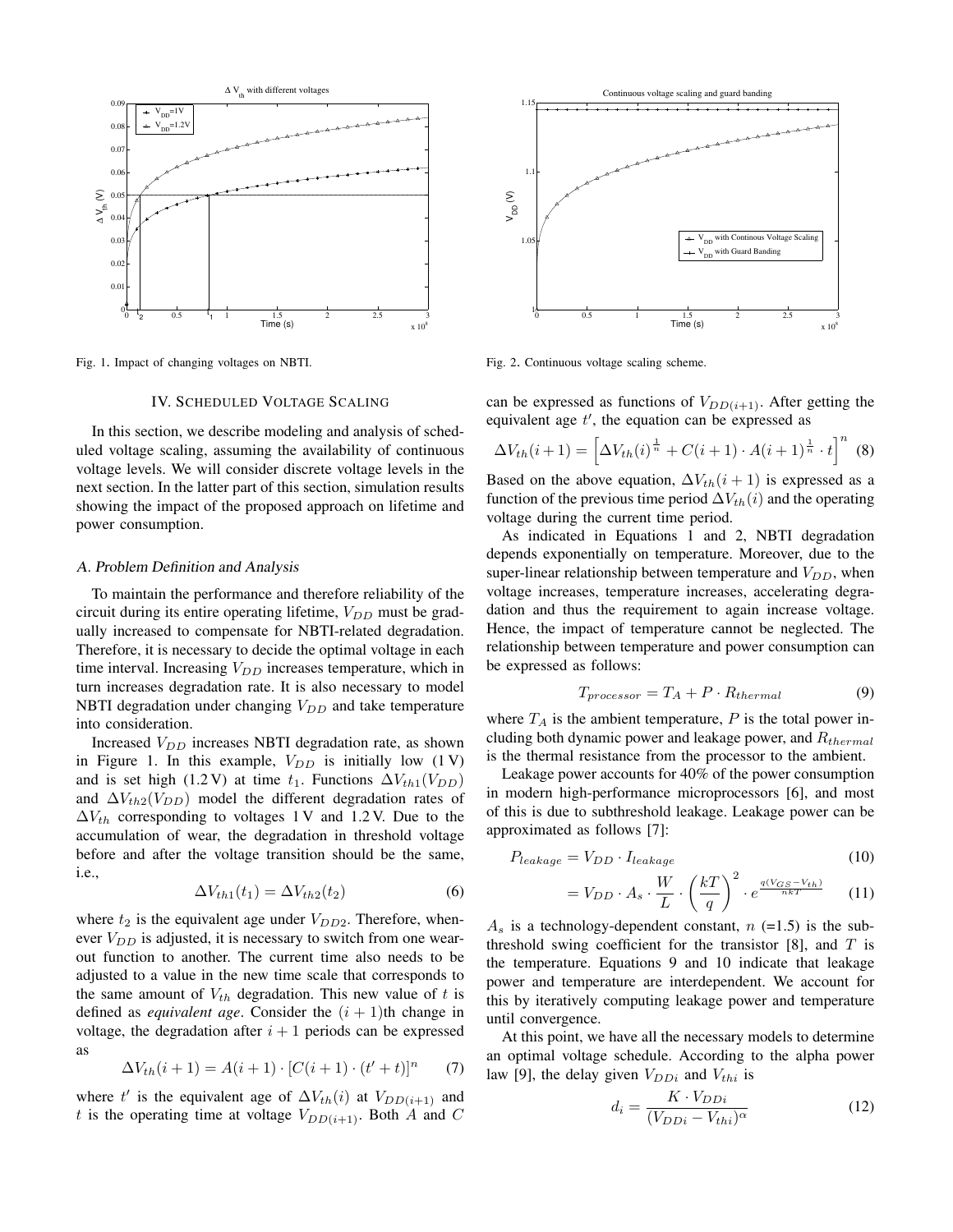TABLE I BENEFIT OF LIFETIME FOR 45 NM

|                           | Lifetime | $V_{DD}$ (V) | Lifetime | Benefit    |  |
|---------------------------|----------|--------------|----------|------------|--|
|                           | (years)  |              | (years)  | $(\times)$ |  |
|                           |          | 1.087        | 1.3      | 1.29       |  |
|                           | 2        | 1.101        | 2.6      | 1.32       |  |
|                           | 3        | 1.110        | 4.0      | 1.35       |  |
| 4<br>5                    |          | 1.118        | 5.5      | 1.37       |  |
|                           |          | 1.124        | 6.9      | 1.39       |  |
|                           | 6        | 1.130        | 8.4      | 1.40       |  |
|                           |          | 1.135        | 9.9      | 1.42       |  |
|                           | 8        | 1.139        | 11.5     | 1.43       |  |
| 9<br>1.143<br>10<br>1.147 |          | 13.0         | 1.45     |            |  |
|                           |          | 14.6         | 1.46     |            |  |

where K is a delay constant and  $\alpha = 2$ . We then define the following variable and constant.  $d_{initial}$  is the constant performance constraint,  $V_{DD}(t)$  is the optimal voltage at time t, and  $V_{th}(t, V_{DD}(t))$  is the threshold voltage given  $V_{DD}(t)$  at time  $t$ . To maintain the same performance over years, solving the following equation

$$
d_{initial} = \frac{K \cdot V_{DD}(t)}{(V_{DD}(t) - V_{th}(t, V_{DD}(t)))^{\alpha}}
$$
(13)

yields the optimal voltage schedule. Figure 2 shows the continuous voltage scaling scheme for a 45 nm process technology integrated circuit. Using guard-banding, the necessary voltage is 1.143 V and the delay increases by 16% relative to its initial value. Scheduled voltage scaling gradually changes the voltage from  $1 \text{ V}$  to  $1.135 \text{ V}$  in 10 years. The voltage necessary for scheduled voltage scaling is always smaller than the voltage for guard-banding.

## B. Simulation Results

Before applying the proposed technique, we first implement the simpler model without considering the influence of varying temperature. Assuming a fixed temperature when modeling voltage scaling simplifies the model to a great extent. However, analysis shows that an NBTI model that does not consider temperature change suggests using a guard band of 0.1223 V while an NBTI model that accounts for timevarying temperature suggests a guard band of 0.147 V, each for a ten-year operating lifetime. Neglecting temperature results in 16.83% error in the approximation of guard band voltage, which would in turn introduce 52% error when estimating lifetime. Therefore, considering the influence of temperature is necessary.

In this section, we compare the lifetime permitted by scheduled voltage scaling with that permitted by voltage guard banding. Let us first compare the lifetimes of both techniques given the same voltage constraints. We assume the  $V_{DD}$  eventually reached when using guard-banding is the maximum voltage tolerated by the IC and both cases have the same performance (frequency) requirement. To meet the performance constraint, guard-banding works at the maximum voltage and fails when the delay reaches its constraint, while voltage scaling maintains constant delay and operates until  $V_{DD}$  reaches the voltage constraint.  $V_{DD}$  in the proposed

TABLE II IMPROVEMENT OF POWER AND MAX VOLTAGE FOR 45 NM PROCESS

| Lifetime<br>(years) | $V_{DD}$ (V) | Maximum<br>voltage | Guard band<br>saving $(\%)$ | Power $(\% )$ |  |
|---------------------|--------------|--------------------|-----------------------------|---------------|--|
|                     | 1.087        | 1.084              | 3.45                        | 1.91          |  |
| 2                   | 1.101        | 1.097              | 3.96                        | 2.36          |  |
| 3                   | 1.110        | 1.105              | 4.82                        | 2.70          |  |
| 4                   | 1.118        | 1.113              | 5.68                        | 2.94          |  |
| 5                   | 1.124        | 1.117              | 5.96                        | 3.19          |  |
| 6                   | 1.130        | 1.121              | 6.33                        | 3.41          |  |
| 7                   | 1.135        | 1.126              | 6.69                        | 3.61          |  |
| 8                   | 1.139        | 1.129              | 6.98                        | 3.80          |  |
| 9                   | 1.143        | 1.132              | 7.33                        | 3.99          |  |
| 10                  | 1.147        | 1.136              | 7.62                        | 4.16          |  |



Fig. 3. Increase in lifetime due to scheduled voltage scaling

technique never exceeds  $V_{DD}$  in guard-banding during the circuit's lifetime. Table I demonstrates the lifetime improvements of scheduled voltage scaling relative to guard banding for a number of voltage constraints. For example, given a maximum voltage of 1.147 V, the lifetime of the proposed technique is 14.6 years, i.e., an increase of 46% comparing to guard-banding.

The necessary maximum voltage for scheduled voltage scaling is smaller than that using guard-banding and thus saves power. Table II summarizes the improvement of power and maximum voltage compared to guard-banding within the same operating period, when both have the same lifetime constraint. We consider 45 nm process technology. For instance, in a 10 year period, the maximum voltage is reduced by 7.62% and thus the maximum power consumption is 4.16% lower.

Figure 3 shows the influence of process technologies on the benefit of scheduled voltage scaling relative to guard banding. The benefit increases with the original lifetime using guard-banding. This is because the higher the temperature produced by guard-banding, the more rapidly PMOS transistor performance degrades. Note that the simulation results are based on a signal with 100% duty cycle, which is the worst case for NBTI degradation.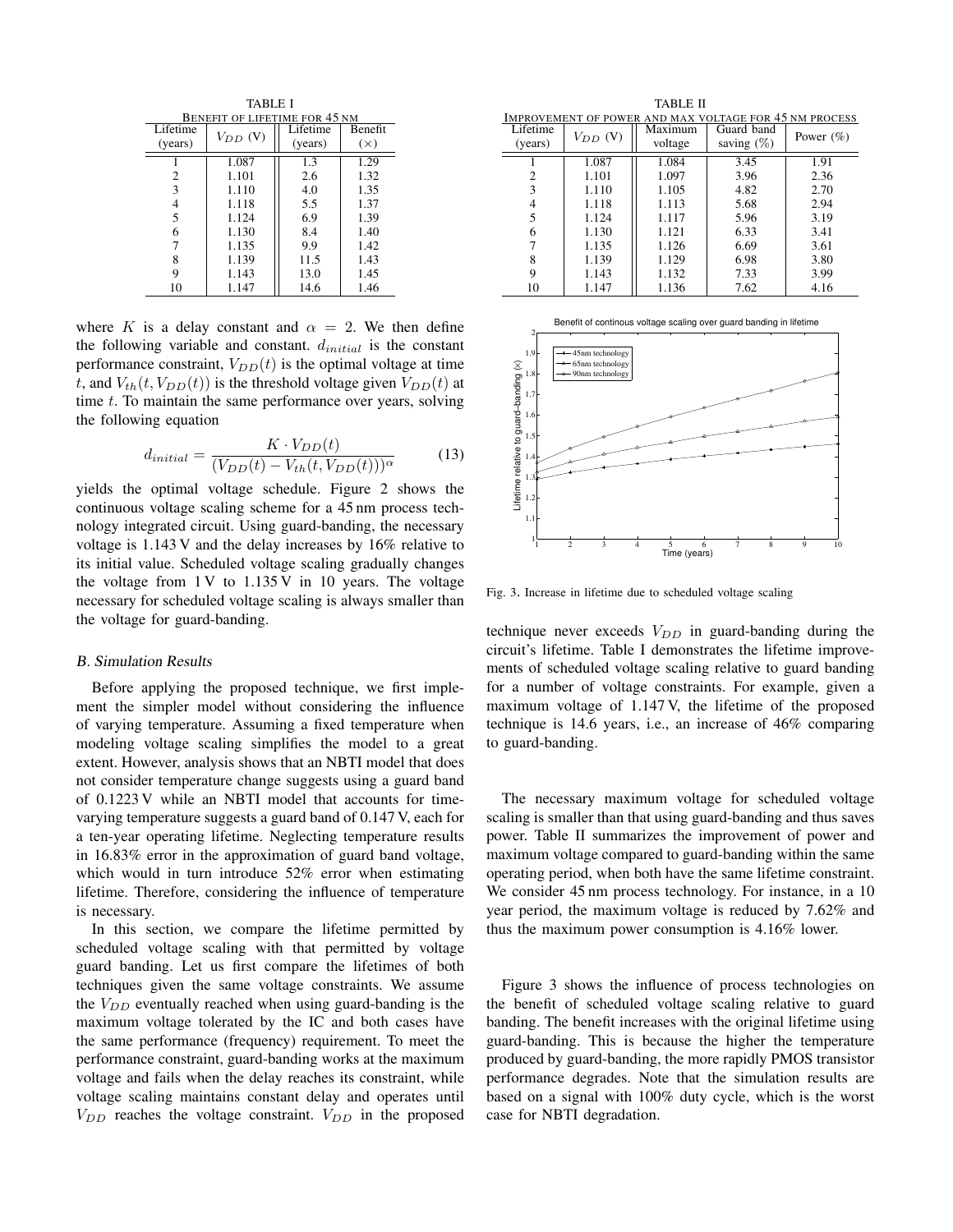

Fig. 4. Adaptive NBTI-aware voltage levels



Fig. 5. Schematic of n-bit DAC

## V. DISCRETE LEVELS VOLTAGE SCALING

The previous section introduces the theoretical continuous voltage scaling model. To implement the technique in practice, discretization is necessary. This section describes a method of implementing this technique using a voltage regulator that supports the sets of discrete voltages. In addition, we describe the influence of discretization on integrated circuit lifetime, power consumption, and voltage regulator design. Finally, the control circuit of the voltage regulator is discussed.

#### A. Circuit-Level Implementation Issue

The voltage range used in scheduled voltage scaling is much smaller than that normally used in voltage regulators designed for dynamic voltage scaling. Therefore, modification of existing regulators is necessary to support the small voltage steps indicated in Table I. LTC3447 is a high-efficiency monolithic synchronous current mode buck regulator [10]. Using an  $I<sup>2</sup>C$  interface, the output voltage can be set between 0.69 V and 2.05 V with 21.6 mV resolution using an internal 6 bit Digital to Analog Converter (DAC). By replacing the DAC with a one having a smaller voltage step, *i.e.*, a calibration DAC, the voltage step of the regulator can be decreased to 1.37 mV [11].

Supporting small voltage steps is necessary, but not sufficient, for scheduled voltage scaling. As many ICs have their own voltage regulators for use in dynamic voltage and

TABLE III SENSITIVITY OF LIFETIME BENEFIT ON DIFFERENT NUMBER OF VOLTAGE LEVELS IN 45 NM, THE ORIGINAL LIFETIME IS 10 YEARS

| Number of<br>voltage levels             |                                                                               |  | 6 |     |  |
|-----------------------------------------|-------------------------------------------------------------------------------|--|---|-----|--|
| Benefit $(x)$                           | $1.046$   $1.\overline{11}$   $1.162$   $1.203$   $1.\overline{29}$   $1.325$ |  |   |     |  |
| Sensitivity $(\%)$ 139.1 47.3 25.3 14.8 |                                                                               |  |   | 4.5 |  |

frequency scaling (DVFS), one challenge is to integrate the NBTI-aware voltage levels into the existing set of voltages supported by the regulator. As shown in Figure 4, the newly added voltage levels can be seen as discrete voltage levels clustering below the original voltages.  $V_0$ ,  $V_1$ , and  $V_2$  are the original voltages. The other lines indicate scheduled voltage scaling levels. As a result, a voltage regulator providing nonuniform distributed voltage levels is required. To solve this, a voltage regulator with higher resolution DAC is used. More voltage levels can be provided, but the resulting set of voltages is unevenly distributed. This can be used to improve the design of the DAC. Figure 5 shows the schematic for a  $n$ -bit DAC. To simplify the design, we remove all the structure attached to the bit lines that need not to change. For instance, the MOSFET, the corresponding resistor, and the inverters are all removed from bit lines associated with static values. This simplifies the design to some extent.

#### B. Impact of Discretization

Given the trade off between sub-optimality and complexity that depends on the number of voltage levels, it is necessary to choose the number based on the marginal improvement in lifetime. Table III shows the sensitivity of lifetime improvement to number of voltages. Increasing from 3 levels to 4 levels increases lifetime by 139%, while increasing from 20 levels to 21 levels only yields a 0.97% improvement. If increases to the number of voltage levels yielding less than 5% improvement in lifetime are prevented, 10 is voltages levels are implied. Figure 6 describes the 6 levels discretized voltage scheme corresponding with its scheduled switching time. During normal operation, voltage switching only occurs when the performance constraint cannot be satisfied due to NBTI.

# C. Degradation Detection

At this point, a fine-grained voltage regulator and a discrete voltage scheme have been presented. The last question is when and how we should switch from a lower voltage to a higher one. To tackle this problem, multiple approaches are proposed here for different applications and they can be categorized into real-time technique and static technique.

For ICs that do not use DVS, we can use static technique to predetermine the voltage scheme and the switching points can be pre-calculated according to the estimation of the degradation. Timing information can be stored in non-volatile memory. To make the circuit to be aware of the current degradation level, a counter may be added to record the age